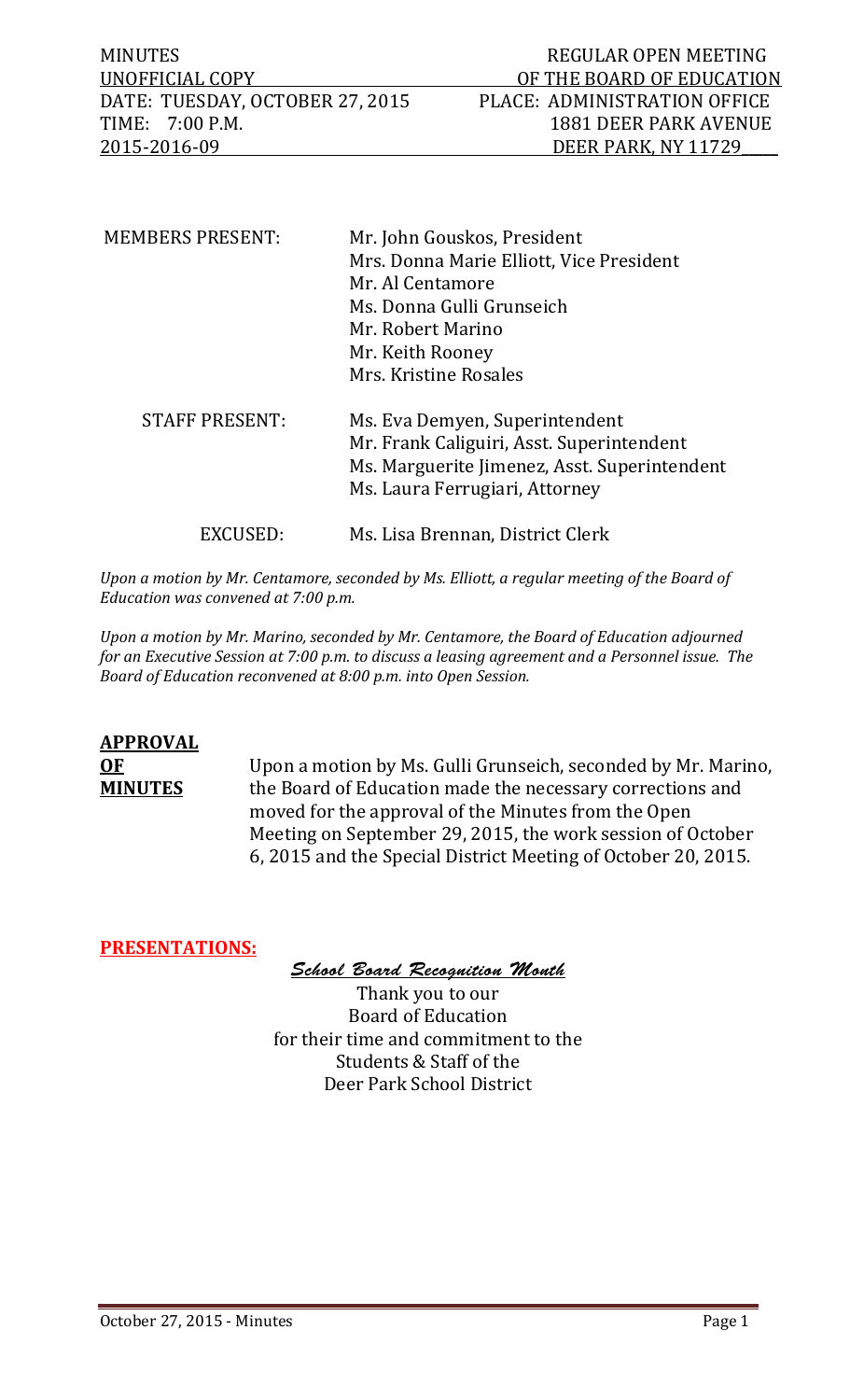## **TAX LEVY YEAR** *Resolution:*

**FOR 2015-** *Upon a motion by Mrs. Elliott, seconded by Mr. Centamore,* **2016 SCHOOL** *the Board of Education unanimously approved the following*

> **RESOLVED**, that pursuant to Subdivision 12, Section 1604 of Education Law, the estimated Receipt including application of the fund balance determined that required levy of taxes for school district purposes be established as follows:

| 2015-2016 General Fund Appropriations | \$107,329,141 |
|---------------------------------------|---------------|
| Less estimated receipts for 2015-2016 | 35,013,963    |
| <b>Subtotal for Budget</b>            | \$72,315,178  |
| Less fund balance                     | 4,000,000     |
| Less use of reserves                  | 701,607       |
| Tax levy for school purposes          | \$67,613,571  |

**RESOLVED**, that pursuant to Section 259, and/or subdivision (2) section 1804 of education law, the following additional tax levies also be established:

DEER PARK PUBLIC LIBRARY, as requested by the Library<br>Trustees: \$2,989,789 and, \$2,989,789 and,

**BE IT FURTHER RESOLVED**, that pursuant to Section 8 of the Suffolk County Tax Act and based upon the assessed values which have been certified to the District, the following computer tax rates per \$100 of assessed value be adopted and ordered certified to the Supervisor of the Town of Babylon, together with the dollar amounts to be raised by the President of the Board of Education of the Deer Park Union Free School District. The tax rate for the 2015-2016 school year for the school district is \$200.15 (2.00% increase), and for the Deer Park Library \$8.85 (1.49% increase).

| FIRST          | Upon a motion by Ms. Gulli Grunseich, seconded by Mrs. Rosales, |
|----------------|-----------------------------------------------------------------|
| <b>READING</b> | the Board of Education unanimously approved the following       |
| - POLICIES     | Resolution *with the exception of Policy #5300.55 which will be |
|                | tabled for further discussion:                                  |

**RESOLVED**, that the Board of Education approve revisions to the below policies:

- #1230 Public Participation at Board Meetings
- #2270 School Attorney
- #4321.12 Use of Time Out Rooms, Physical Restraints and Aversives
- *#5300.55 – Code of Conduct – Corporal Punishment* **(\*TABLE)**
- #8110 School Building Safety
- #8112 Health & Safety Committee
- #8220 Buildings & Grounds Maintenance and Inspection
- #8414.4 Video Cameras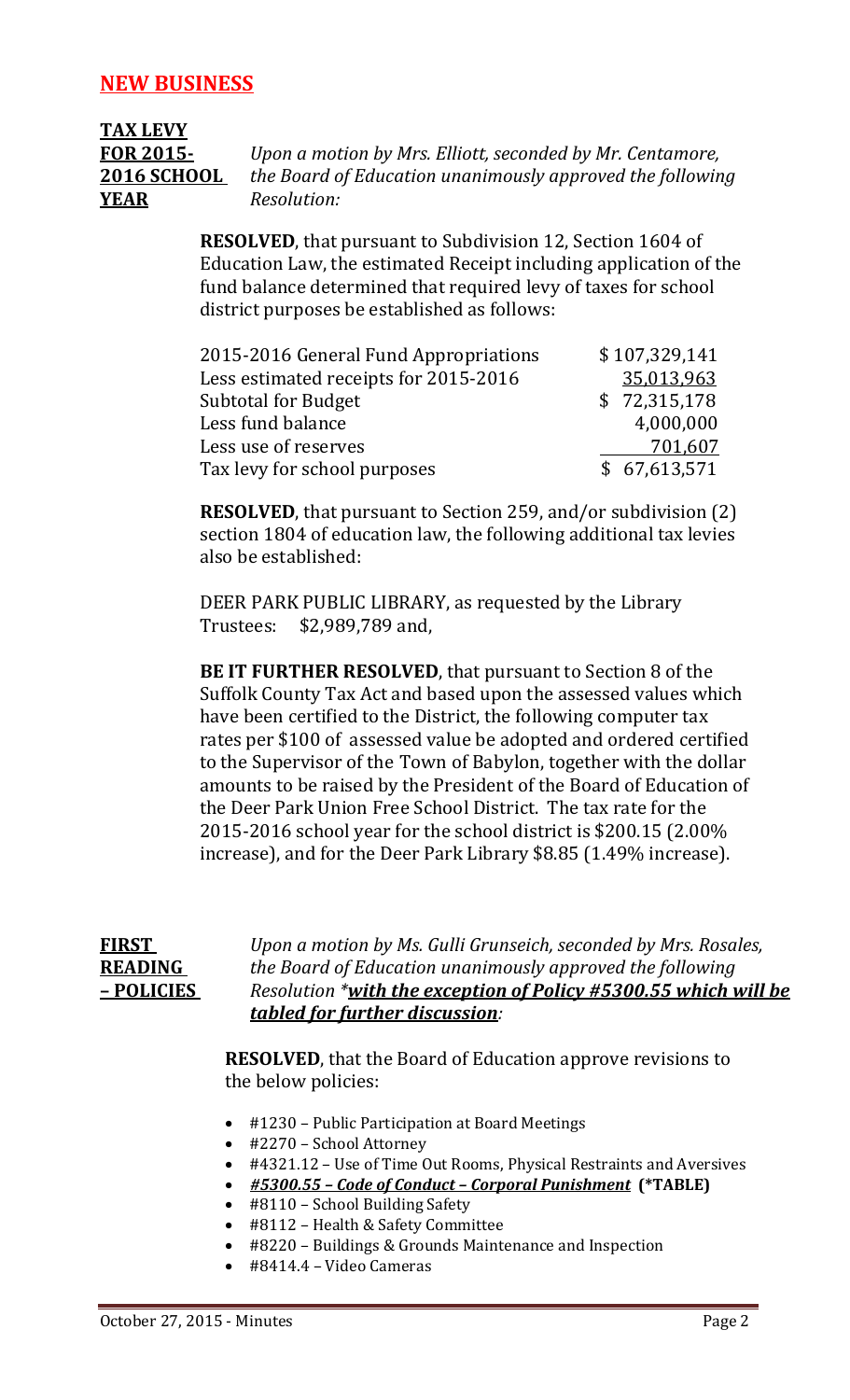### **DECOMMISION OF S/E DEVICE TO BABYLON** *Resolution:* **DISTRICT**

**EQUIPMENT** *Upon a motion by Mrs. Elliott, seconded by Mr. Rooney,* **AND SALE** *the Board of Education unanimously approved the following*

> **RESOLVED**, that the below listed equipment be taken out of inventory and will be sold to the Babylon School District for use by a specific Special Education student.

| Compass chair                    | \$187.50   |
|----------------------------------|------------|
| Logan Proxtalker Kit             | \$1,137.63 |
| Spio Compression Vest            | \$128.50   |
| Snug Seat Crocodile Gait Trainer | \$312.75   |
|                                  | \$1,766.38 |

| <b>DONATION</b> |                                                                 |
|-----------------|-----------------------------------------------------------------|
| OF MINI IPAD    | Upon a motion by Mrs. Elliott, seconded by Mr. Marino,          |
| TO LIFE         | the Board of Education unanimously approved the following       |
| SKILLS          | Resolution:                                                     |
| <b>PROGRAM</b>  |                                                                 |
|                 | <b>RESOLVED</b> , that the Board of Education accept a donation |
|                 | from SEPTA of an Ipad Mini to be used in the Life Skills        |

**APPROVAL** *Upon a motion by Mr. Rooney, seconded by Mr. Centamore,* **OF** *the Board of Education unanimously approved the* **SCHEDULES** *following schedules collectively*:

#### **NON-INSTRUCTIONAL**

#### **SCHEDULE -- CS --CHANGE OF SALARY/ STATUS (Non-Instructional)**

#### **Adam Abbas**

Program.

Deer Park High School<br>Position: Lifeguard Position: Lifeguard<br>Salary/Step: No Change Salary/Step: Effective 9/30/2015 Change from Lifeguard/Rec Aide to LIFEGUARD

#### **Mohammad Abbas**

Deer Park High School<br>Position: Lifegua Lifeguard<br>No Change Salary/Step:<br>Effective Effective 9/30/2015 Change from Lifeguard/Rec Aide to LIFEGUARD

#### **Michelle Artale**

May Moore School Position: Teacher Aide<br>Salary/Step: \$18.26 per ho \$18.26 per hour Effective 10/1/2015 Continuation of current status/salary until further notice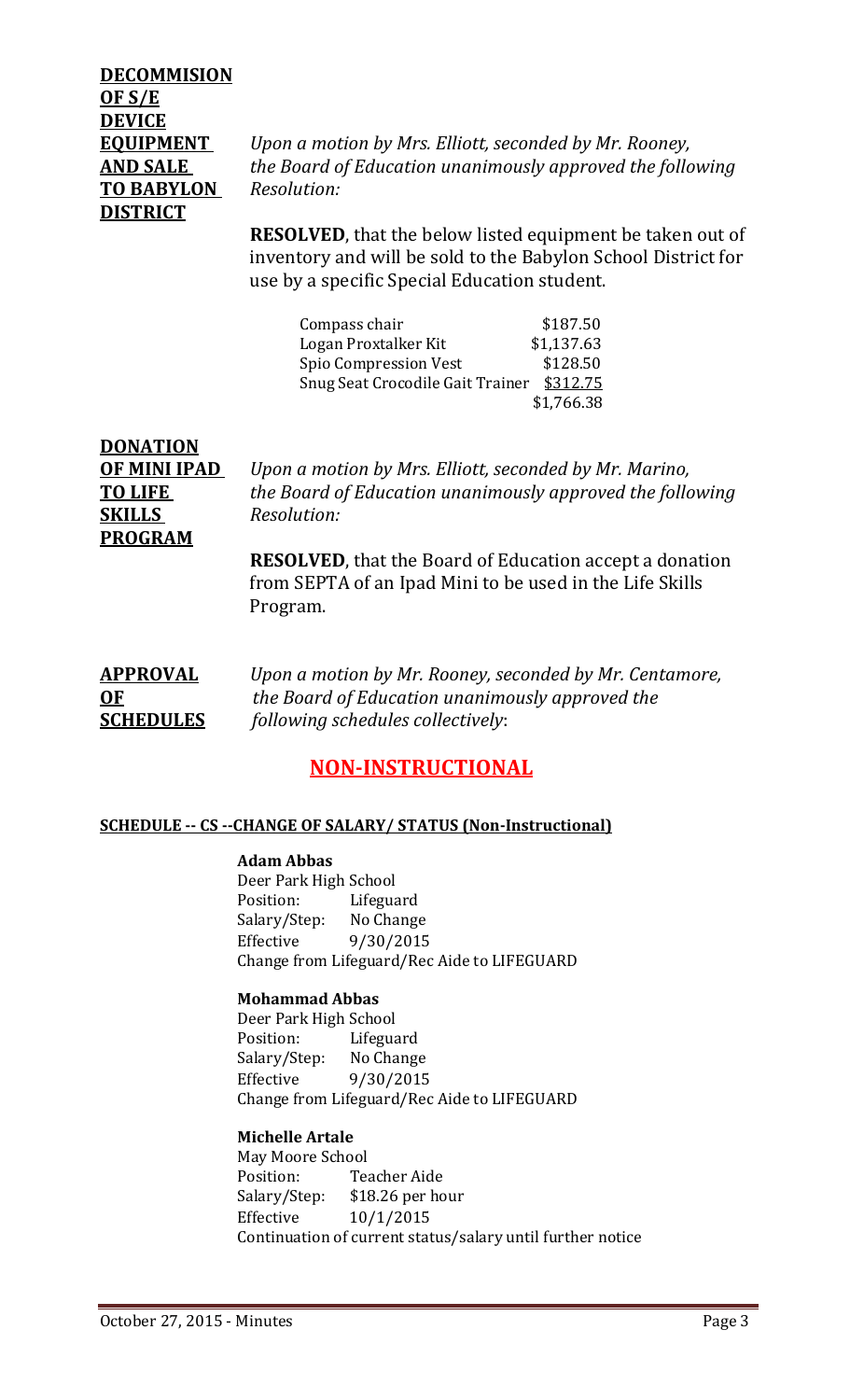#### **KC Carter**

Deer Park High School<br>Position: Lifegua Lifeguard<br>No Change Salary/Step:<br>Effective Effective 9/30/2015 Change from Lifeguard/Rec Aide to LIFEGUARD

#### **Danielle Casey**

Deer Park High School<br>Position: Recrea Recreation Specialist<br>\$16.10/hour Salary/Step:<br>Effective Effective 9/30/2015 Change from Head Swim Instructor/Lifeguard to RECREATION SPECIALIST

#### **Megan Casey**

Deer Park High School<br>Position: Lifegua Lifeguard<br>No Change Salary/Step:<br>Effective Effective 9/30/2015 Change from Lifeguard/Rec Aide to LIFEGUARD

#### **Shannon Casey**

Deer Park High School Recreation Specialist<br>\$16.10/hour Salary/Step: Effective 9/30/2015 Change from Sr. Lifeguard to RECREATION SPECIALIST

#### **Travis Chuba**

Deer Park High School<br>Position: Recrea Recreation Specialist<br>\$16.10/hour Salary/Step:<br>Effective Effective 9/30/2015 Change from Sr. Lifeguard to RECREATION SPECIALIST

#### **Gianna Coletto**

Deer Park High School<br>Position: Lifegua Lifeguard<br>No Change Salary/Step:<br>Effective Effective 9/30/2015 Change from Lifeguard/Rec Aide to LIFEGUARD

#### **Jacqulyn Corbett**

Deer Park High School<br>Position: Lifegua Lifeguard<br>No Change Salary/Step: Effective 9/30/2015 Change from Lifeguard/Rec Aide to LIFEGUARD

#### **Christopher DeMaio**

Deer Park High School<br>Position: Lifegua Lifeguard<br>No Change Salary/Step:<br>Effective Effective 9/30/2015 Change from Lifeguard/Rec Aide to LIFEGUARD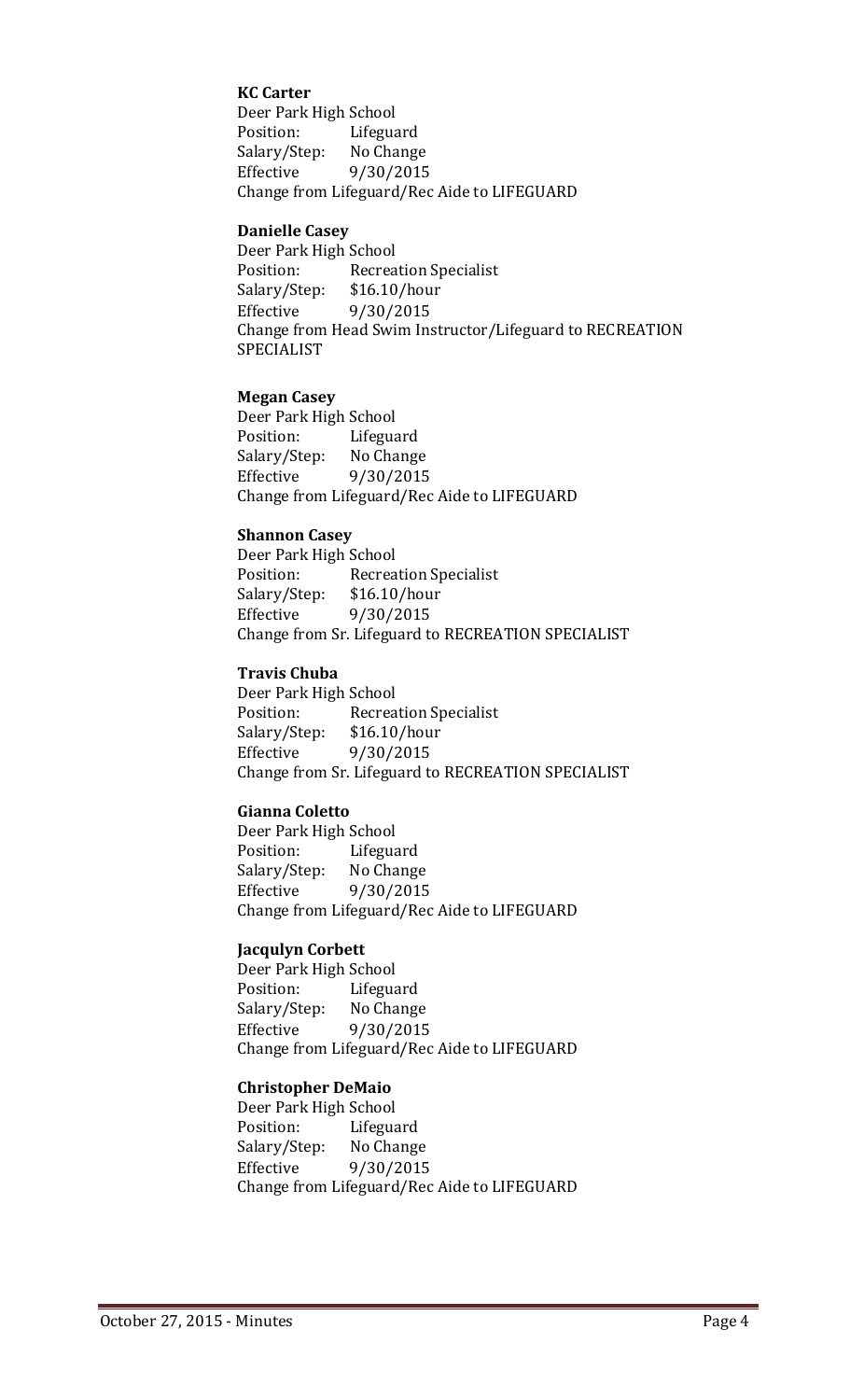#### **Jon DiGiacomo**

Deer Park High School<br>Position: Lifegua Lifeguard<br>No Change Salary/Step:<br>Effective Effective 9/30/2015 Change from Lifeguard/Rec Aide to LIFEGUARD

#### **Kelly Hentze**

Deer Park High School<br>Position: Lifegua Lifeguard<br>No Change Salary/Step:<br>Effective Effective 9/30/2015 Change from Lifeguard/Rec Aide to LIFEGUARD

#### **Lauren Indelicato**

Deer Park High School<br>Position: Lifegua Lifeguard<br>No Change Salary/Step:<br>Effective Effective 9/30/2015 Change from Lifeguard/Rec Aide to LIFEGUARD

#### **Michael Isola**

Deer Park High School<br>Position: Lifegua Lifeguard<br>No Change Salary/Step:<br>Effective Effective 9/30/2015 Change from Lifeguard/Rec Aide to LIFEGUARD

#### **Kevin Kavanagh**

Deer Park High School<br>Position: Recrea Recreation Specialist<br>\$16.10/hour Salary/Step:<br>Effective Effective 9/30/2015 Change from Sr. Lifeguard to RECREATION SPECIALIST

#### **Takis Kellarakos**

Deer Park High School<br>Position: Lifegua Lifeguard<br>No Change Salary/Step: Effective 9/30/2015 Change from Lifeguard/Rec Aide to LIFEGUARD

#### **Joshua Larcom**

Deer Park High School<br>Position: Lifegua Lifeguard<br>No Change Salary/Step:<br>Effective Effective 9/30/2015 Change from Lifeguard/Rec Aide to LIFEGUARD

#### **Matthew Leichert**

Deer Park High School<br>Position: Lifegua Lifeguard<br>No Change Salary/Step:<br>Effective Effective 9/30/2015 Change from Lifeguard/Rec Aide to LIFEGUARD

#### **Scott Lovinger**

Deer Park High School<br>Position: Lifegua Lifeguard Salary/Step: No Change<br>Effective 9/30/2015 Effective 9/30/2015 Change from Lifeguard/Rec Aide to LIFEGUARD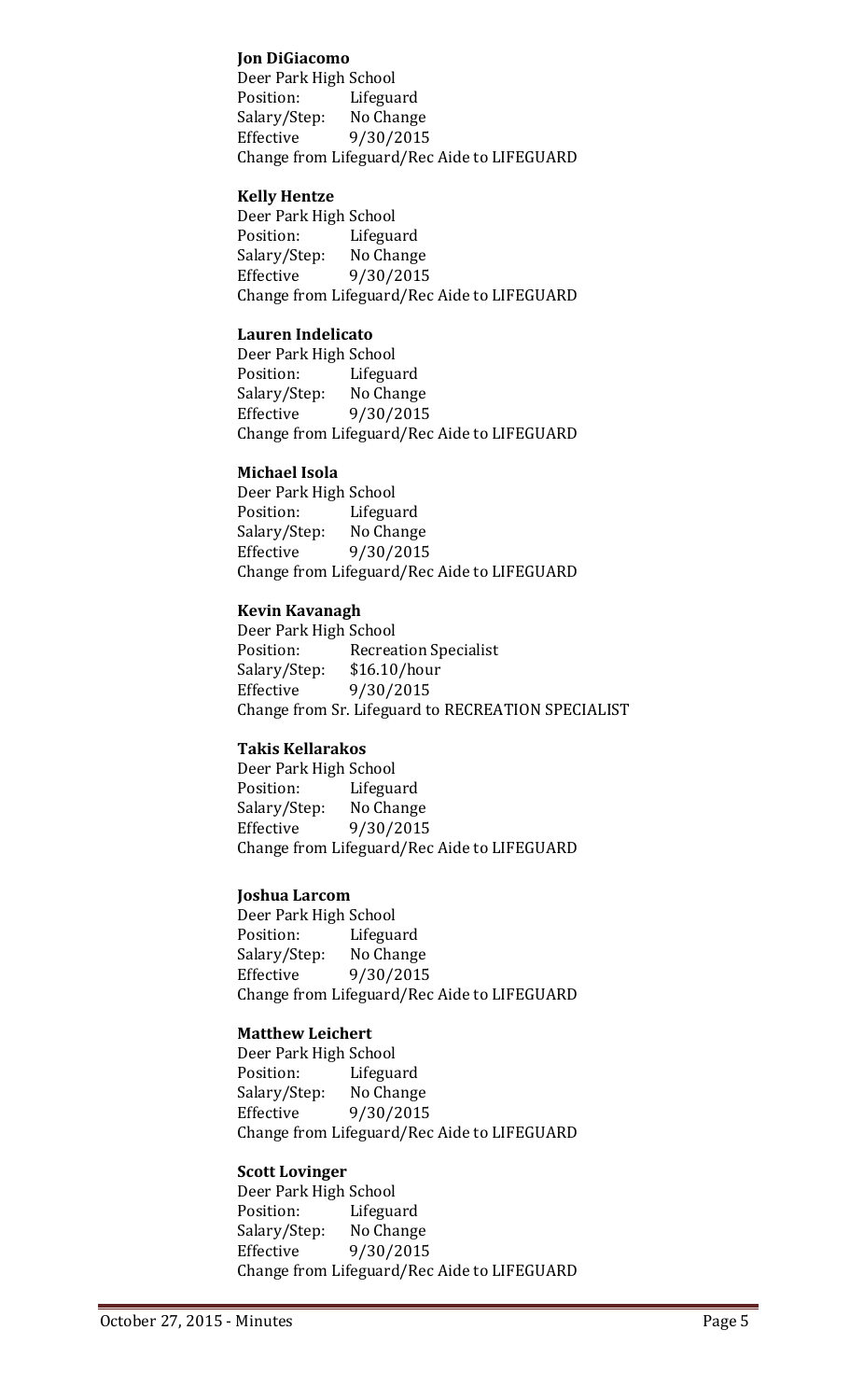#### **Brandon Lynch**

Deer Park High School<br>Position: Lifegua Lifeguard<br>No Change Salary/Step:<br>Effective 9/30/2015 Change from Lifeguard/Rec Aide to LIFEGUARD

#### **Joseph Matos**

Deer Park High School<br>Position: Recrea Recreation Specialist<br>\$16.10/hour Salary/Step:<br>Effective Effective 9/30/2015 Change from Sr. Lifeguard to RECREATION SPECIALIST

#### **Andrew Miano**

Deer Park High School Lifeguard<br>No Change Salary/Step: Effective 9/30/2015 Change from Lifeguard/Rec Aide to LIFEGUARD

#### **Jaclyn Miano**

Deer Park High School<br>Position: Lifegua Lifeguard<br>No Change Salary/Step:<br>Effective Effective 9/30/2015 Change from Lifeguard/Rec Aide to LIFEGUARD

#### **Jacqueline Munro**

Deer Park High School Lifeguard<br>No Change Salary/Step:<br>Effective Effective 9/30/2015 Change from Lifeguard/Rec Aide to LIFEGUARD

#### **Alyssa Patak**

Deer Park High School<br>Position: Recrea Recreation Specialist<br>\$16.10/hour Salary/Step:<br>Effective Effective 9/30/2015 Change from Sr. Lifeguard to RECREATION SPECIALIST

#### **John Pawelko**

Deer Park High School<br>Position: Lifegua Lifeguard<br>No Change Salary/Step:<br>Effective Effective 9/30/2015 Change from Lifeguard/Rec Aide to LIFEGUARD

#### **Heather Pecoraro**

Deer Park High School<br>Position: Lifegua Lifeguard<br>No Change Salary/Step: Effective 9/30/2015 Change from Lifeguard/Rec Aide to LIFEGUARD

#### **Marianne Sheehan**

Deer Park High School<br>Position: Recrea Recreation Specialist<br>\$16.10/hour Salary/Step:<br>Effective Effective 9/30/2015 Change from Sr. Lifeguard to RECREATION SPECIALIST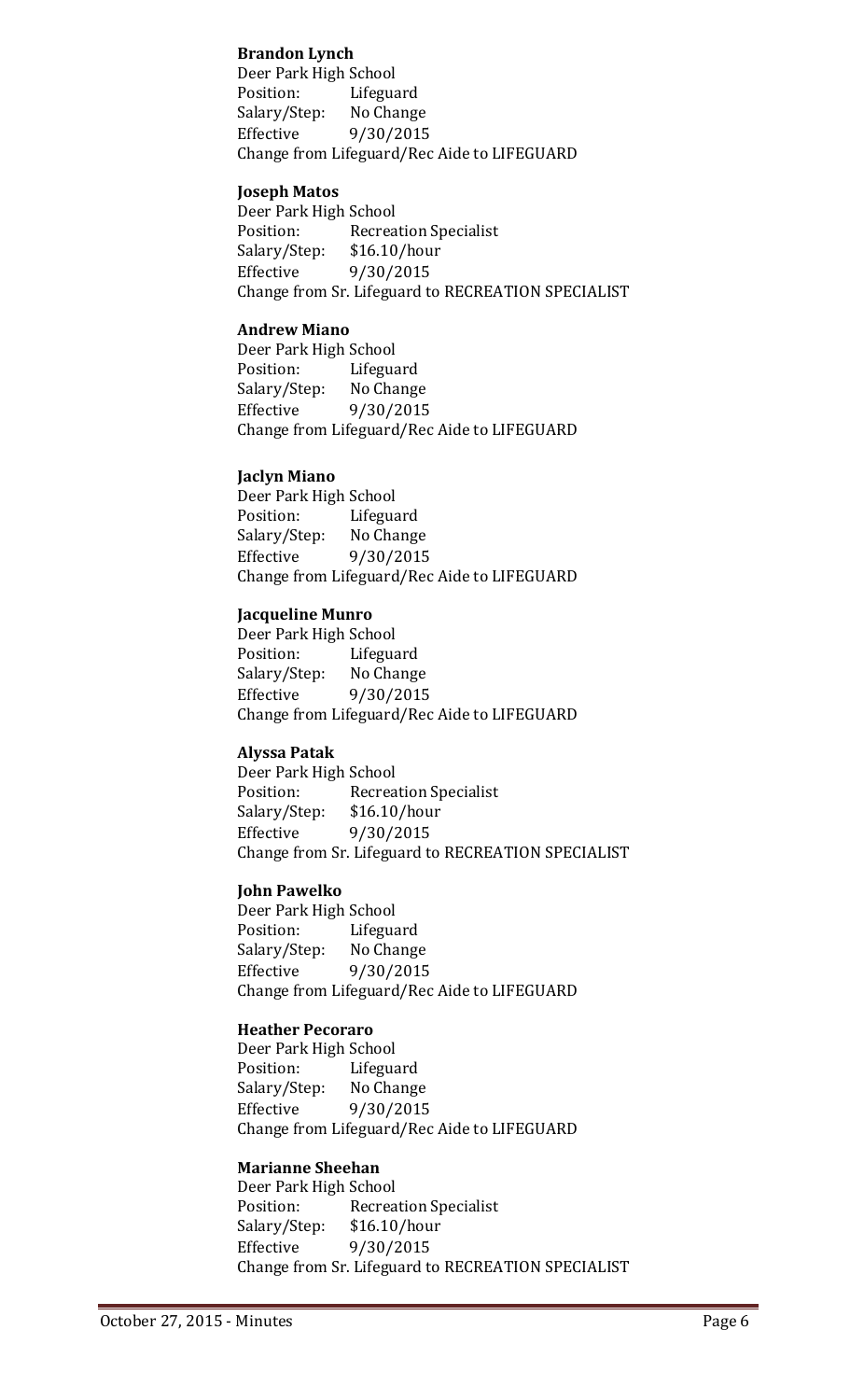#### **Stephanie Singh**

Deer Park High School<br>Position: Lifegua Lifeguard<br>No Change Salary/Step:<br>Effective Effective 9/30/2015 Change from Lifeguard/Rec Aide to LIFEGUARD

#### **Lauren Woods**

Deer Park High School<br>Position: Lifegua Lifeguard<br>No Change Salary/Step:<br>Effective Effective 9/30/2015 Change from Lifeguard/Rec Aide to LIFEGUARD

#### **SCHEDULE -- NN --APPOINTMENTS (Non-Instructional)**

#### **Ann Fagan-Ahmed**

Transportation<br>Position: Non-Instructional Aide<br>\$15.26/hour Salary/Step:<br>Effective Effective 10/20/2015

#### **Michael Lamneck**

Transportation<br>Position: Bus Driver<br>\$23.16/hour Salary/Step:<br>Effective  $9/1/2015$ From Sub Driver to Regular Bus Driver

#### **Denise Piccininni**

Transportation<br>Position: Position: Non-Instructional Aide<br>Salary/Step: \$15.26/hour Salary/Step: \$15.26/hour<br>Effective 10/14/2015 Effective 10/14/2015

#### **SCHEDULE -- NNPS --PER DIEM SUBSTITUTES (Non-Instructional)**

#### **Paul Howe**

Transportation Substitute Bus Driver<br>\$21.50/hr Salary/Step:<br>Effective Effective 9/30/2015

#### **SCHEDULE -- NNS --REGULAR (PERMANENT) SUBSTITUTES (Non-Instructional)**

#### **Masy Nicholson**

District Wide Permanent Substitute Float Nurse<br>\$150/day Salary/Step:<br>Effective Effective 10/15/2015

#### **Joanne Zinck**

District Wide Permanent Substitute Nurse<br>\$150/day Salary/Step:<br>Effective Effective 10/29/2015 - 6/30/2015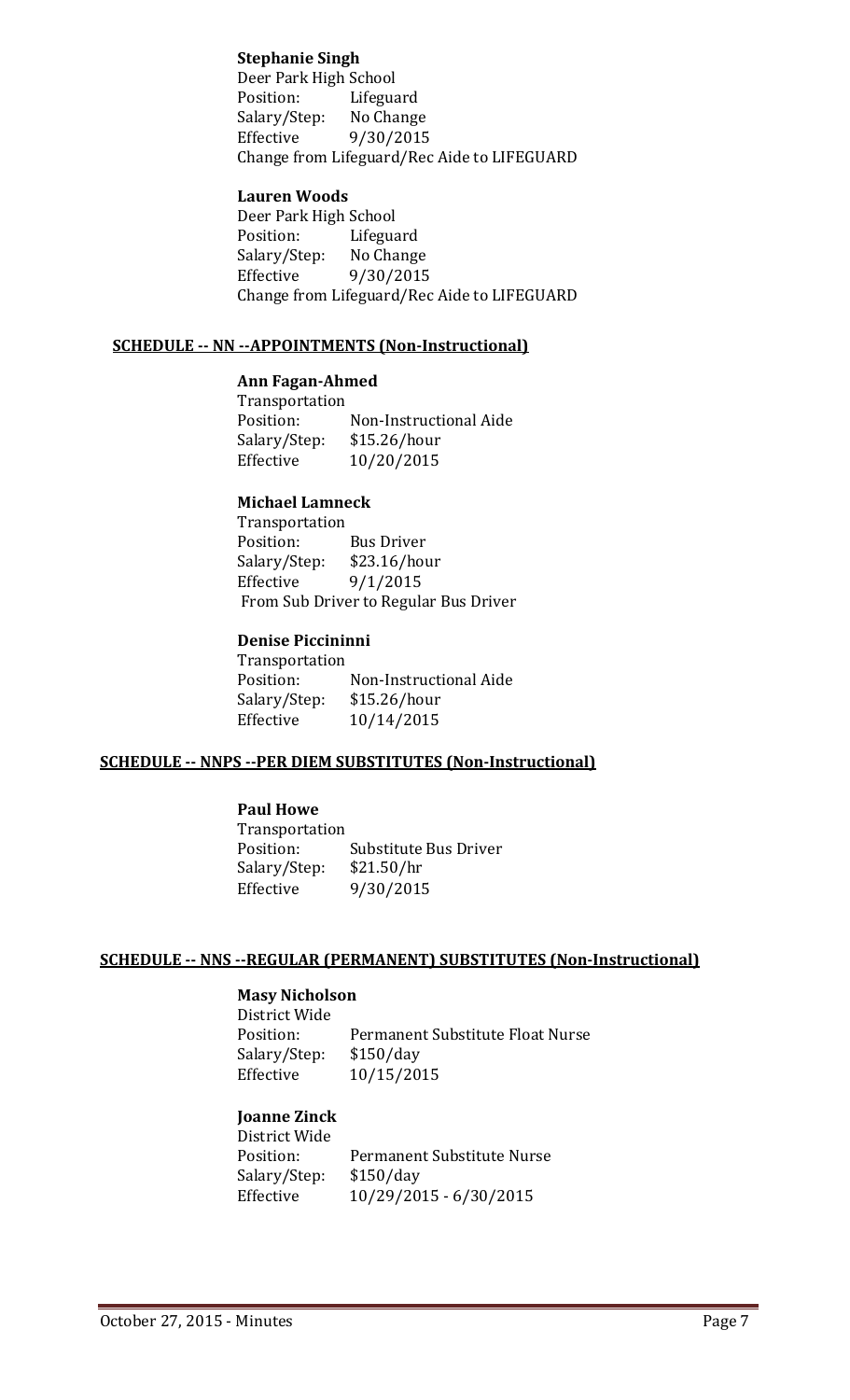#### **SCHEDULE -- OO --RESIGNATIONS / RETIREMENTS / REMOVALS / TERMINATIONS (Non-Instructional)**

#### **Paula de la Grenade**

John F Kennedy Intermediate School<br>Position: School Monitor School Monitor Salary/Step:<br>Effective Effective 10/24/2014 Removal as school monitor. Remains School Bus Driver

#### **Barbara Hendrickson**

Transportation **Bus Driver** Salary/Step: Effective 10/31/2015 Resignation. No outstanding obligation to the district.

#### **Omar Jone**s

May Moore School **Security Guard** Salary/Step:<br>Effective Effective 10/16/2015 Resignation. No outstanding obligation to the district.

#### **Darlene Piazza**

District Wide Substitute Aide Salary/Step: Effective 10/11/2015 Resignation. No outstanding obligation to the district.

#### **SCHEDULE -- QQ --LEAVES OF ABSENCE (Non-Instructional)**

#### **Richard Brennan**

Transportation<br>Position: **Bus Driver** Salary/Step:<br>Effective  $9/1/2015 - 6/30/2016$ INTERMITTANT FMLA due to family caregiving

#### **Harold Breun**

Memorial<br>Position: Maintenance Crew Leader Salary/Step: Effective 10/10/2015 - 11/20/2015 Extension of Unpaid Medical LOA WORKER'S COMPENSATION

#### **Frances Capone**

May Moore School<br>Position: No Non-Instructional Cafeteria Aide Salary/Step:<br>Effective Effective 10/5/2015 - 10/23/2015 10/5/15-10/22/15 Paid Medical LOA (FMLA) 10/23/15 Unpaid Medical LOA (FMLA)

#### **James DePre**

Deer Park High School<br>Position: Custod Custodian Salary/Step: Effective 10/8/2015 - 10/22/2015 Paid Medical LOA (FMLA)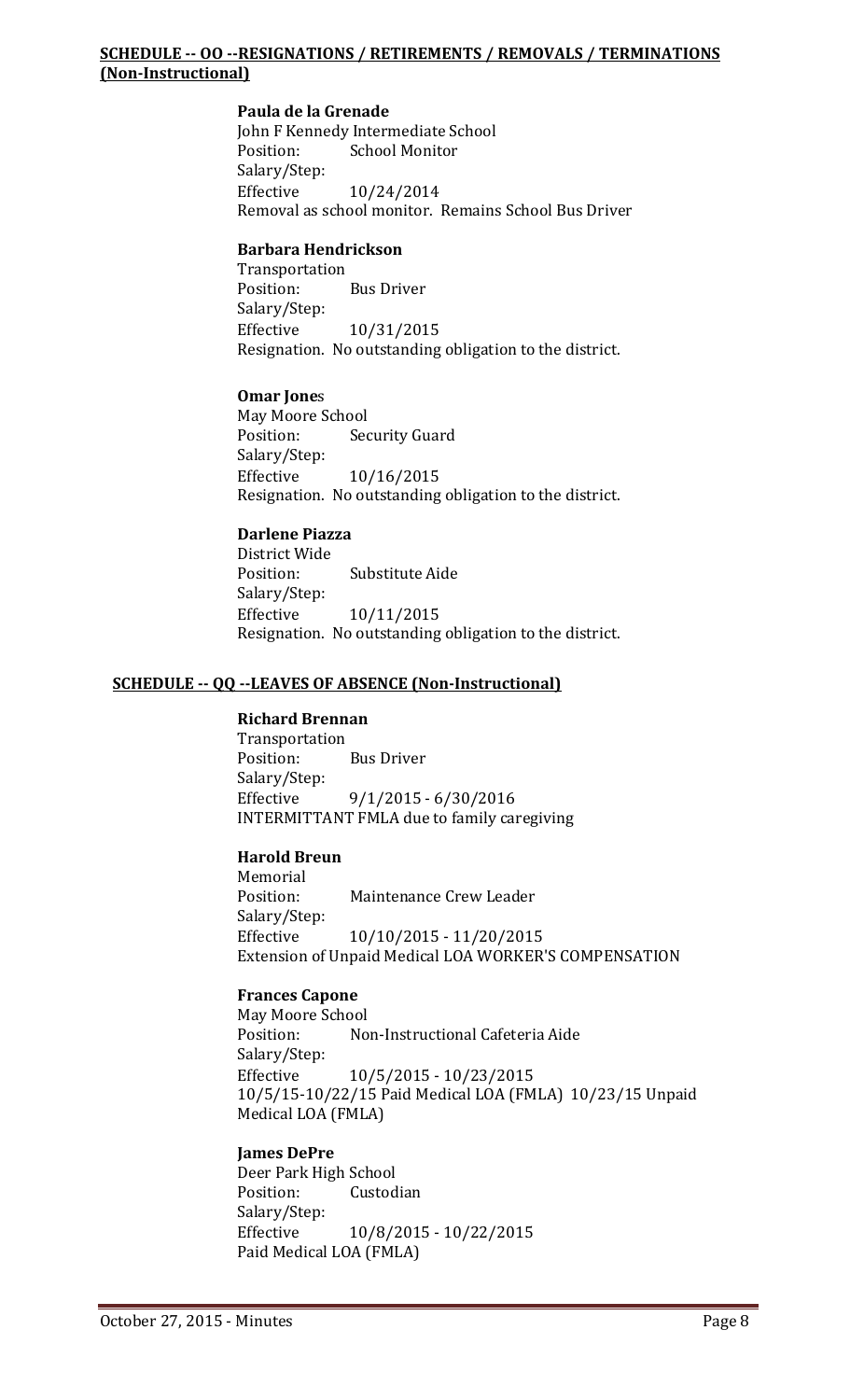#### **Helene Horodnicki**

May Moore School<br>Position: Sch School Nurse Salary/Step:<br>Effective Effective 10/15/2015 - 3/21/2016 Extension of Medical LOA (differential pay to begin 10/15/15)

#### **George Pollack**

Memorial<br>Position: Custodian Salary/Step:<br>Effective  $9/26/2015 - 10/30/2015$ Extension of Paid Medical LOA (FMLA)

#### **Mary Winiarski**

Transportation<br>Position: **Bus Driver** Salary/Step:<br>Effective Effective 10/19/2015 - 11/6/2015 Unpaid Medical LOA (FMLA)

#### **SCHEDULE -- TRN --TRANSFERS (Non-Instructional)**

**Michelle Artale** May Moore School **Teacher Aide** Salary/Step:<br>Effective Effective 10/13/2015 Transfer from May Moore to High School

#### **INSTRUCTIONAL**

#### **SCHEDULE -- CSS --CHANGE OF STATUS / SALARY (Instructional)**

#### **Matthew Spataro**

Deer Park High School .2 Permanent Substitute Teacher<br>\$125/day Salary/Step:<br>Effective Effective 9/28/2015 - 6/30/2016 Change from .3 (JFK) to .2 (HS) Perm Sub Salary prorated at \$25/day

#### **SCHEDULE -- L --PART-TIME APPOINTMENTS (Instructional)**

#### **Matthew Spataro**

Deer Park High School<br>Position: Additic Position: Additional .1 Music Teacher<br>Salary/Step: \$104,946 Salary/Step: \$104,946 MA75/Step 20<br>Effective 9/28/2015 - 6/30/2016 Effective 9/28/2015 - 6/30/2016 Salary prorated at \$9,602.50

#### **SCHEDULE -- LR --LONG TERM SUBSTITUTE / LEAVE REPLACEMENT (LR) APPOINTMENTS (Instructional)**

#### **Kellie Micillo**

Deer Park High School<br>Position: Leave Position: Leave Replacement (LTS) Spanish Teacher<br>S6,285 BA/Step 1 Salary/Step: \$56,285 BA/Step 1<br>Effective 10/26/2015 - 1/31/2016 Effective 10/26/2015 - 1/31/2016 (Nola) Salary prorated at \$16,604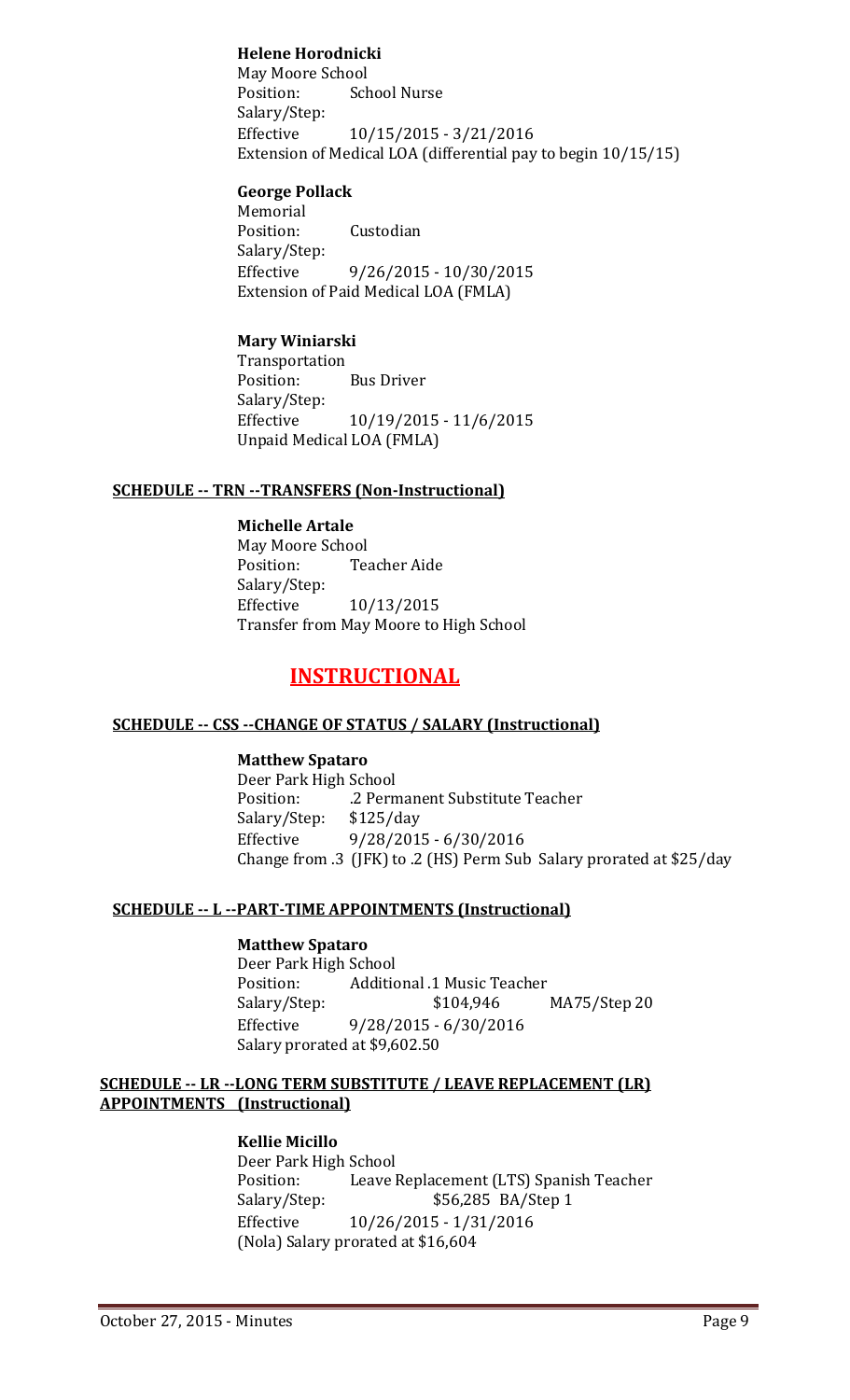#### **Karyn Wrobel**

May Moore School<br>Position: Lea Leave Replacement (LTS)Elementary Teacher Salary/Step: \$61,524 MA/Step 1 Effective 10/26/2015 - 1/31/2016 (Lalli-Kraus) Salary prorated at \$18,149.58

#### **SCHEDULE -- NAS --ADMINSTRATIVE / SUPERVISORY APPOINTMENTS (Instructional)**

#### **Brian Norton**

Deer Park High School<br>Position: Probat Probationary Associate Principal Salary/Step: Effective 1/6/2014 - 1/5/2017 CHANGE OF PROBATIONARY PERIOD TO 1/6/14-1/5/17. NEW TENURE DATE: JANUARY 6, 2017

#### **SCHEDULE -- NPS --PER DIEM SUBSTITUTES (Instructional)**

#### **Kristine Knapp**

District Wide Substitute T.A.<br>\$70/day Salary/Step:<br>Effective  $6/1/2016$ (Kristine has been a per-diem substitute in our district)

#### **Kim Ann Pittsley**

District Wide Position: Per-Diem Substitute Teacher/Substitute T.A.<br>Salary/Step: \$110/70 per day \$110/70 per day Effective 6/1/2016 Certifications: PreK-6, Music, SDA, SBA

#### **Heather Rosen**

District Wide Position: Per-Diem Substitute Teacher/Sub T.A.<br>Salary/Step: \$110/70 per day Salary/Step: \$110/70 per day<br>Effective 6/1/2016  $6/1/2016$ Certification: Physical Education

#### **Mary Kate Vaughan**

District Wide Position: Per-Diem Substitute Teacher/Substitute T.A.<br>Salary/Step: \$110/70 per day Salary/Step: \$110/70 per day<br>Effective 6/1/2016  $6/1/2016$ Certification: Childhood Ed 1-6

#### **Christine Widor**

District Wide Position: Per-Diem Substitute/Substitute T.A.<br>Salary/Step: \$110/70 per day Salary/Step: \$110/70 per day<br>Effective 6/1/2016  $6/1/2016$ Certification: Social Studies 7-12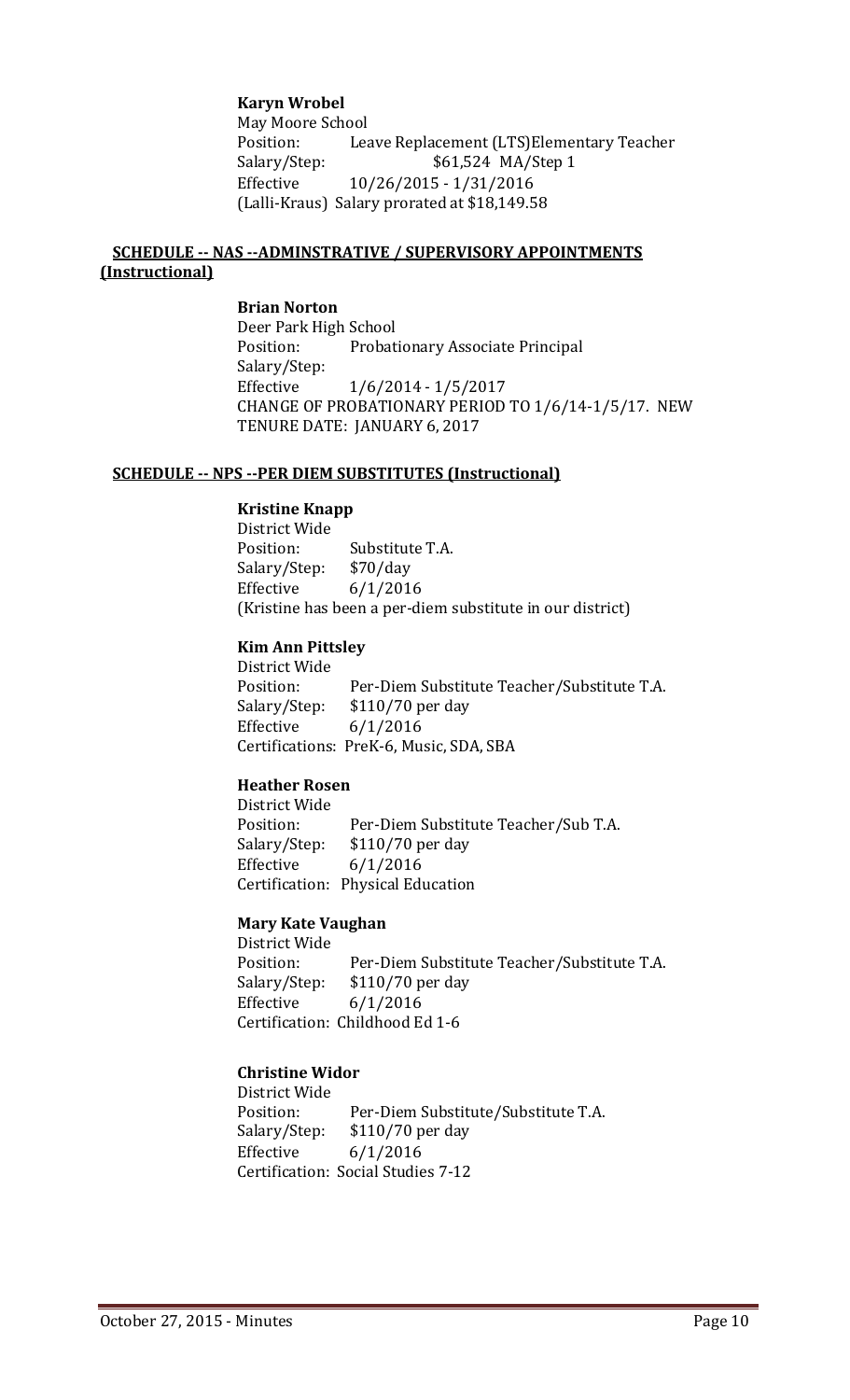#### **Maria Gomez**

Deer Park High School<br>Position: Perma Permanent Substitute Teacher<br>\$125/day Salary/Step: Effective 10/6/2015 - 10/23/2015 Continue coverage for A. Lima

#### **Maria Gomez**

Deer Park High School<br>Position: Permai Permanent Substitute Teacher<br>\$125/day Salary/Step:<br>Effective Effective 10/24/2015 - 5/31/2016

#### **Kristine Knapp**

Robert Frost Middle School<br>Position: Permanent: Permanent Substitute Teacher<br>\$125/day Salary/Step:<br>Effective Effective 10/9/2015 - 5/31/2016

#### **Mia LaFata**

Robert Frost Middle School<br>Position: Permanent ! Permanent Substitute Teacher<br>\$125/day Salary/Step:<br>Effective Effective 10/1/2015 - 5/31/2016

#### **Michael Munoz**

John F Kennedy Intermediate School<br>Position: Permanent Substitute Permanent Substitute Teacher<br>\$125/day Salary/Step:<br>Effective Effective 10/1/2015 - 11/18/2015 Extension as perm sub at JFK to cover for K. Zuk

#### **Kim Ann Pittsley**

John F Kennedy Intermediate School<br>Position: Permanent Substitute Permanent Substitute Teacher<br>\$125/day Salary/Step:<br>Effective Effective 10/1/2015 - 5/31/2016

#### **Janine Rendino**

John F Kennedy Intermediate School<br>Position: Permanent Substitute Permanent Substitute Teacher<br>\$125/day Salary/Step:<br>Effective Effective 10/13/2015 - 5/31/2016

#### **Heather Rosen**

Robert Frost Middle School Position: Permanent Substitute Teacher<br>Salary/Step: \$125/day Salary/Step:<br>Effective Effective 10/26/2015 - 5/31/2016

#### **Kathy Ugalde**

Robert Frost Middle School<br>Position: Permanent Permanent Substitute Teacher<br>\$125/day Salary/Step:<br>Effective Effective 9/28/2015 - 5/31/2016 (D. Iadevaia)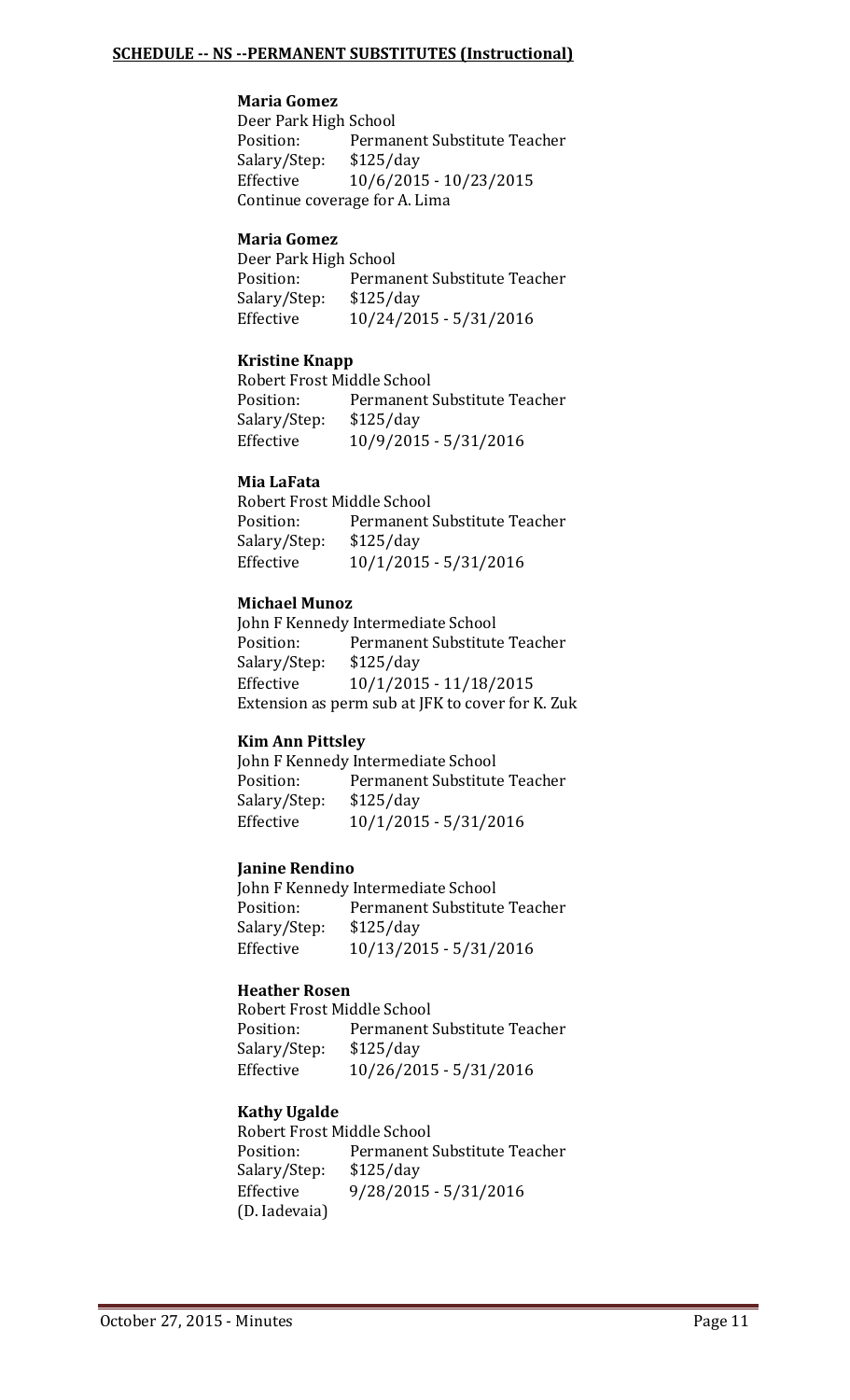#### **Mary Kate Vaughan**

John Quincy Adams School<br>Position: Permanent Permanent Substitute Teacher<br>\$125/day Salary/Step:<br>Effective Effective 10/1/2015 - 5/31/2016

#### **Christine Widor**

Deer Park High School<br>Position: Perma Permanent Substitute Teacher Salary/Step: \$125/day Effective 10/21/2015 - 5/31/2016

#### **SCHEDULE -- O --RESIGNATIONS / RETIREMENTS / REMOVALS / TERMINATIONS (Instructional)**

#### **Caitlin Blanda**

District Wide Per-Diem Substitute Teacher/Substitute T.A Salary/Step: Effective 10/8/2015 Removal (has full time employment elsewhere)

#### **Patricia Boccafola**

District Wide Per-Diem Substitute Teacher/Substitute T.A. Salary/Step:<br>Effective Effective 10/13/2015 Resignation. No outstanding obligation to the district.

#### **Jane Hamilton**

John F Kennedy Intermediate School<br>Position: Teaching Assistant **Teaching Assistant** Salary/Step:<br>Effective Effective 1/4/2016 Resignation for the purpose of RETIREMENT. No outstanding obligation to the district.

#### **Jennifer Paduano**

May Moore School<br>Position: Per Permanent Substitute Teacher/Per-Diem Substitute Salary/Step: Effective 10/15/2015 Resignation to obtain position as Teaching Assistant

#### **Tiffany Pannell**

John F Kennedy Intermediate School<br>Position: Permanent Substitute Permanent Substitute Teacher Salary/Step:<br>Effective Effective 9/25/2015 Resignation (remain as Per-Diem Substitute)

#### **Yianna Petroutsas**

Deer Park High School<br>Position: 4 Span .4 Spanish Teacher/.6 Permanent Substitute Salary/Step: Effective 9/29/2015 Resignation. No outstanding obligation to the district.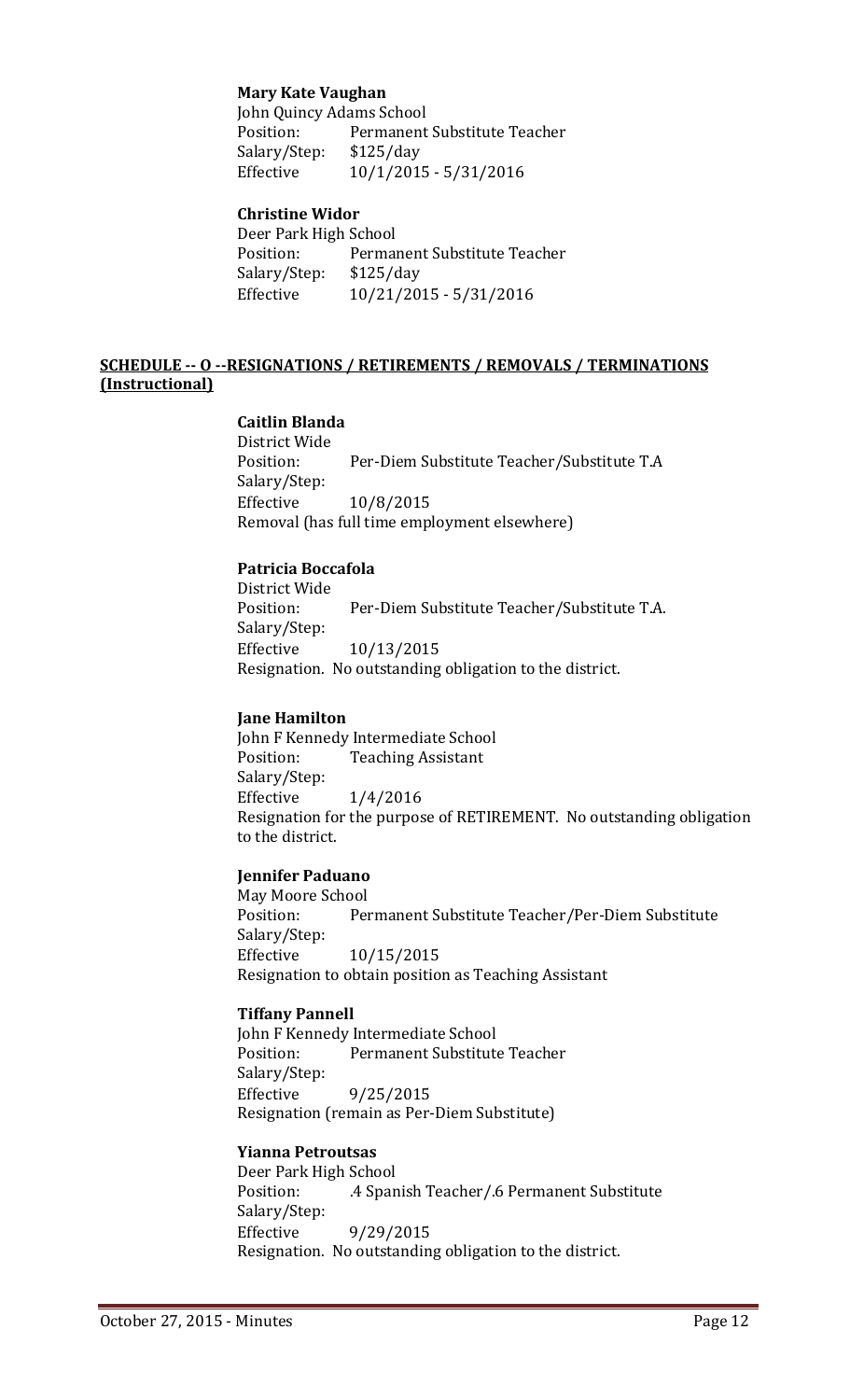#### **SCHEDULE -- Q --LEAVES OF ABSENCE (Instructional)**

**Jessica Canale**

Deer Park High School<br>Position: Science Science Teacher Salary/Step:<br>Effective  $1/5/2016 - 3/4/2016$ 1/5/16-2/1/16 Paid Maternity LOA (FMLA) 2/2/16-3/4/16 Unpaid Remainder of FMLA

#### **Diane Carino**

Deer Park High School<br>Position: Special Special Education Teacher Salary/Step:<br>Effective Effective 9/2/2015 - 11/27/2015 CHANGE of Dates to: 9/2/15-10/30/15 Paid Maternity Sick LOA (FMLA) 10/31/15-11/27/15 Unpaid Remainder of FMLA

#### **Alexis Ghiraldi**

John F Kennedy Intermediate School<br>Position: Flementary Teacher **Elementary Teacher** Salary/Step: Effective 11/2/2015 - 1/29/2016 11/2/15-1/8/16 Paid LOA (FMLA) 1/9/16-1/29/16 Unpaid Remainder of FMLA

#### **Dani Iadevaia**

Robert Frost Middle School<br>Position: Elementary **Elementary Teacher** Salary/Step:<br>Effective Effective 9/24/2015 - 12/18/2015 9/24/15-11/20/15 Paid Maternity LOA (FMLA) 11/21/15-12/18/15 Unpaid Remainder of FMLA

#### **Kimberly Kokalakis**

John F Kennedy Intermediate School<br>Position: Elementary Teacher **Elementary Teacher** Salary/Step: Effective 9/28/2015 - 12/18/2015 9/28/15-12/4/15 Paid Maternity LOA (FMLA) 12/5/15-2/18/15 Unpaid Remainder of FMLA

#### **Jaime Lalli-Kraus**

May Moore School<br>Position: Ele **Elementary Teacher** Salary/Step:<br>Effective Effective 10/3/2015 - 1/31/2016 10/3/15-10/20/15 Paid Maternity LOA (FMLA) 10/21/15-10/23/15 Unpaid Maternity LOA (FMLA) 10/24/15-1/31/16 Unpaid Child Rearing Leave

#### **Kristen Noblett**

May Moore School<br>Position: Ele **Elementary Teacher** Salary/Step: Effective 10/17/2015 - 12/22/2015 Paid Medical LOA (FMLA)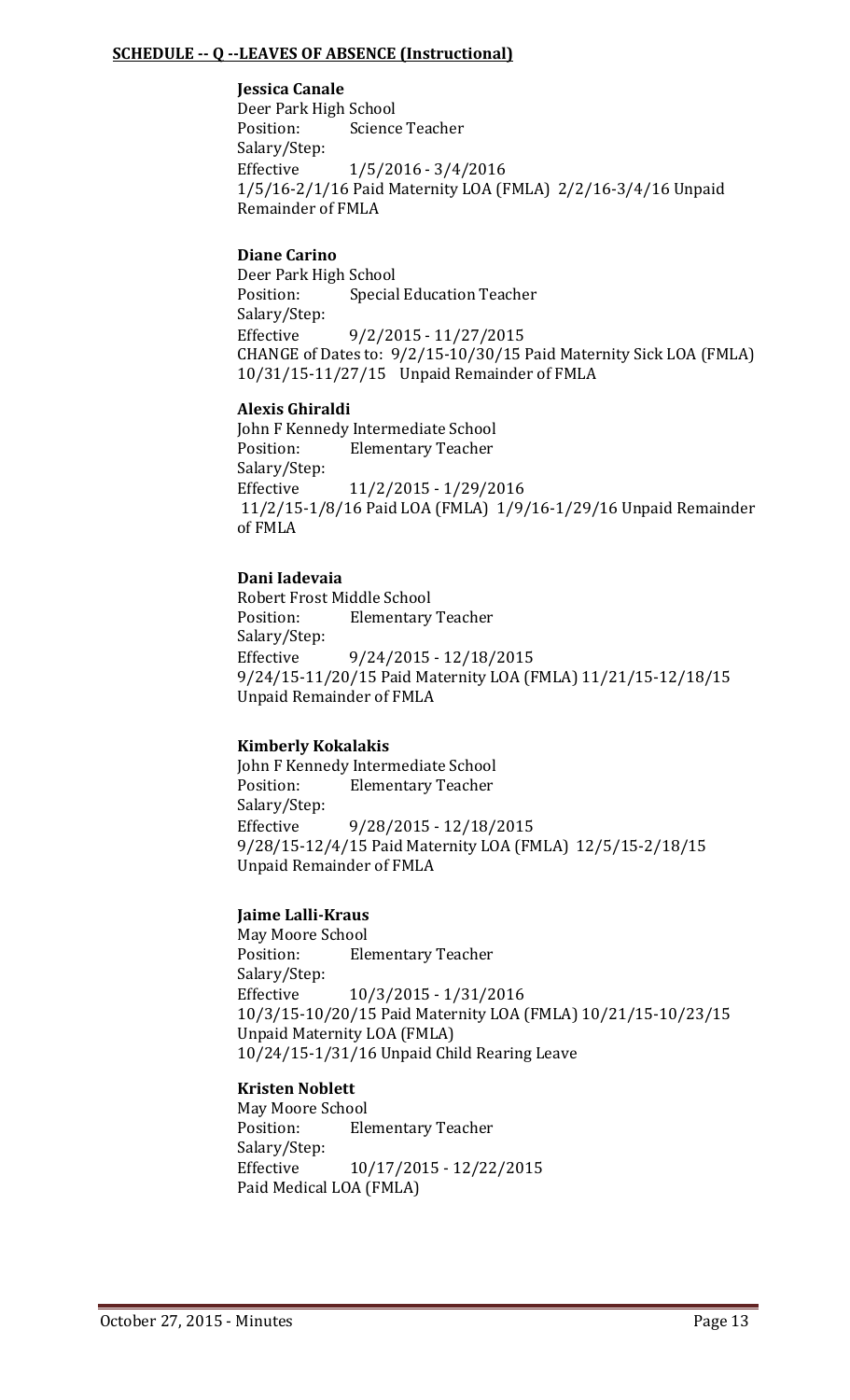#### **Alice Pearl**

John Quincy Adams School<br>Position: Teaching A **Teaching Assistant** Salary/Step:<br>Effective Effective 11/17/2015 - 1/12/2016 11/17/15-12/7/15 Paid Medical LOA (FMLA) 12/8/15-1/2/16 Unpaid Medical LOA (FMLA)

#### **Keri Zuk**

John F Kennedy Intermediate School<br>Position: Physical Education T Physical Education Teacher Salary/Step:<br>Effective Effective 10/2/2015 - 11/18/2015 10/2/15-10/30/15 Paid Remainder of Maternity FMLA 10/31/15- 11/18/15 Paid Medical Leave

#### **SCHEDULE -- TA --PROBATIONARY TEACHING ASSISTANT (Instructional)**

#### **Gregory Binfield**

John F Kennedy Intermediate School<br>Position: Probationary Teachir Probationary Teaching Assistant<br>\$28,041 Salary/Step:<br>Effective Effective 10/26/2015 - 10/25/2019 Salary prorated at \$23,134

#### **Michael Olsen**

Robert Frost Middle School<br>Position: Probationar Probationary Teaching Assistant<br>\$28,041 Salary/Step:<br>Effective Effective 10/13/2015 - 10/12/2019 Salary prorated at \$24,255.47

#### **Jennifer Paduano**

May Moore School<br>Position: Pro Probationary Teaching Assistant<br>\$28.041 Salary/Step:<br>Effective Effective 10/19/2015 - 10/18/2019 Salary prorated at \$23,835

#### **SCHEDULE -- TTPA --TEMPORARY ASSIGNMENT (Instructional)**

#### **Thomas Brouillard**

Deer Park High School<br>Position: Boys V Position: Boys Varsity Winter Track Head Coach<br>Salary/Step: \$6,686.82 10.5 Units/ Salary/Step: \$6,686.82 10.5 Units/Step 5+<br>Effective 11/16/2015 - 3/5/2016 Effective 11/16/2015 - 3/5/2016

#### **Kevin Cogan**

Robert Frost Middle School<br>Position: Bovs Basket Position: Boys Basketball Head Coach<br>Salary/Step: \$4,457.88 7 Units/Step 5+ Effective 11/9/2015 - 1/23/2016

#### **Kevin Cogan**

Robert Frost Middle School<br>Position: Girls Basket Position: Girls Basketball Head Coach<br>Salary/Step: \$4,457.88 Salary/Step: \$4,457.88 7 Units/Step 5+<br>Effective 1/25/2016 - 3/25/2016 Effective 1/25/2016 - 3/25/2016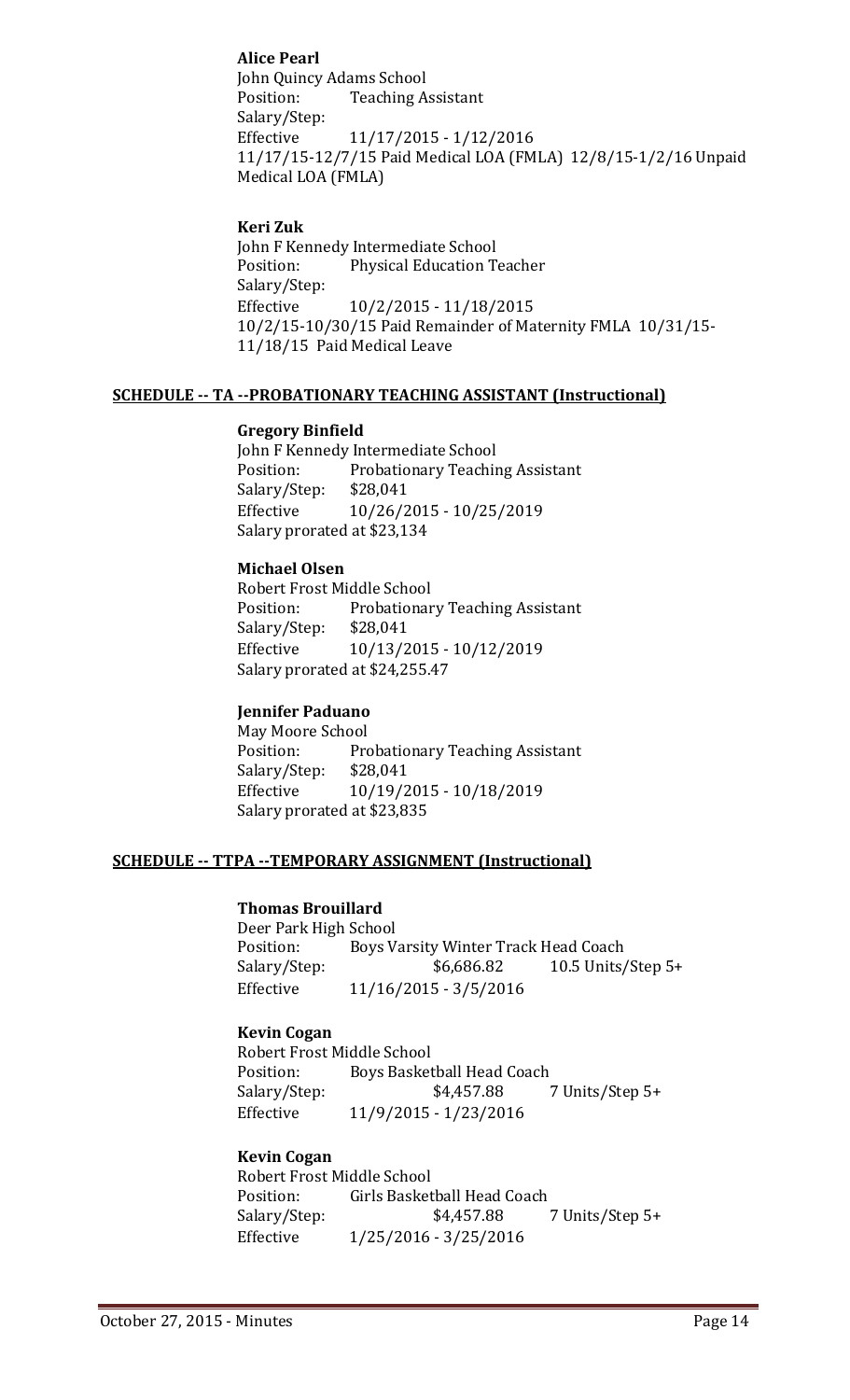#### **Peter Colletti**

Robert Frost Middle School Position: Girls Volleyball Head Coach<br>Salary/Step: \$4,457.88 Salary/Step: \$4,457.88 7 Units/Step 5+<br>Effective 11/9/2015 - 1/23/2016 Effective 11/9/2015 - 1/23/2016

#### **Randi Cortina**

John F Kennedy Intermediate School<br>Position: After School Social Sk After School Social Skills Teaching Assistant \$16/hour Salary/Step:<br>Effective  $9/1/2015 - 6/30/2016$ 

#### **Vivian D'Agostaro**

Robert Frost Middle School<br>Position: After Schoo After School Social Skills Teaching Assistant \$16/hour Salary/Step:<br>Effective Effective 9/1/2015 - 6/30/2016

#### **Robert D'Agostino**

Deer Park High School<br>Position: Driver Position: Driver Education Instructor<br>Salary/Step: \$47.50 per hour Salary/Step: \$47.50 per hour<br>Effective 9/1/2015 - 6/30  $9/1/2015 - 6/30/2016$ 

#### **Lia Demyen**

Deer Park High School<br>Position: Varsity Position: Varsity Cheerleading Head Coach<br>Salary/Step: \$5,731.56 9 Uni Salary/Step: \$5,731.56 9 Units/Step 5+<br>Effective 11/16/2015 - 3/5/2016 Effective 11/16/2015 - 3/5/2016

#### **Nancy DePalo**

John Quincy Adams School<br>Position: After Schoo After School Social Skills Teacher<br>\$34/hour Salary/Step: Effective 9/1/2015 - 6/30/2016

#### **David DePrima**

District Wide ABA Provider<br>\$50/hour Salary/Step:<br>Effective Effective 9/1/2015 - 6/30/2016

#### **Laura Dunn**

John Quincy Adams School<br>Position: After Schoo After School Social Skills Teaching Assistant \$16/hour Salary/Step: Effective 9/1/2015 - 6/30/2016

#### **Mario Fiore**

Deer Park High School<br>Position: Boys V Position: Boys Varsity Winter Track Asst Coach<br>Salary/Step: \$5,094.72 8 Units/St Salary/Step: \$5,094.72 8 Units/Step 5+<br>Effective 11/16/2015 - 3/5/2016 Effective 11/16/2015 - 3/5/2016

#### **Michelle Franco**

May Moore School<br>Position: Aft After School Social Skills Teacher<br>\$34/hour Salary/Step:<br>Effective Effective 9/1/2015 - 6/30/2016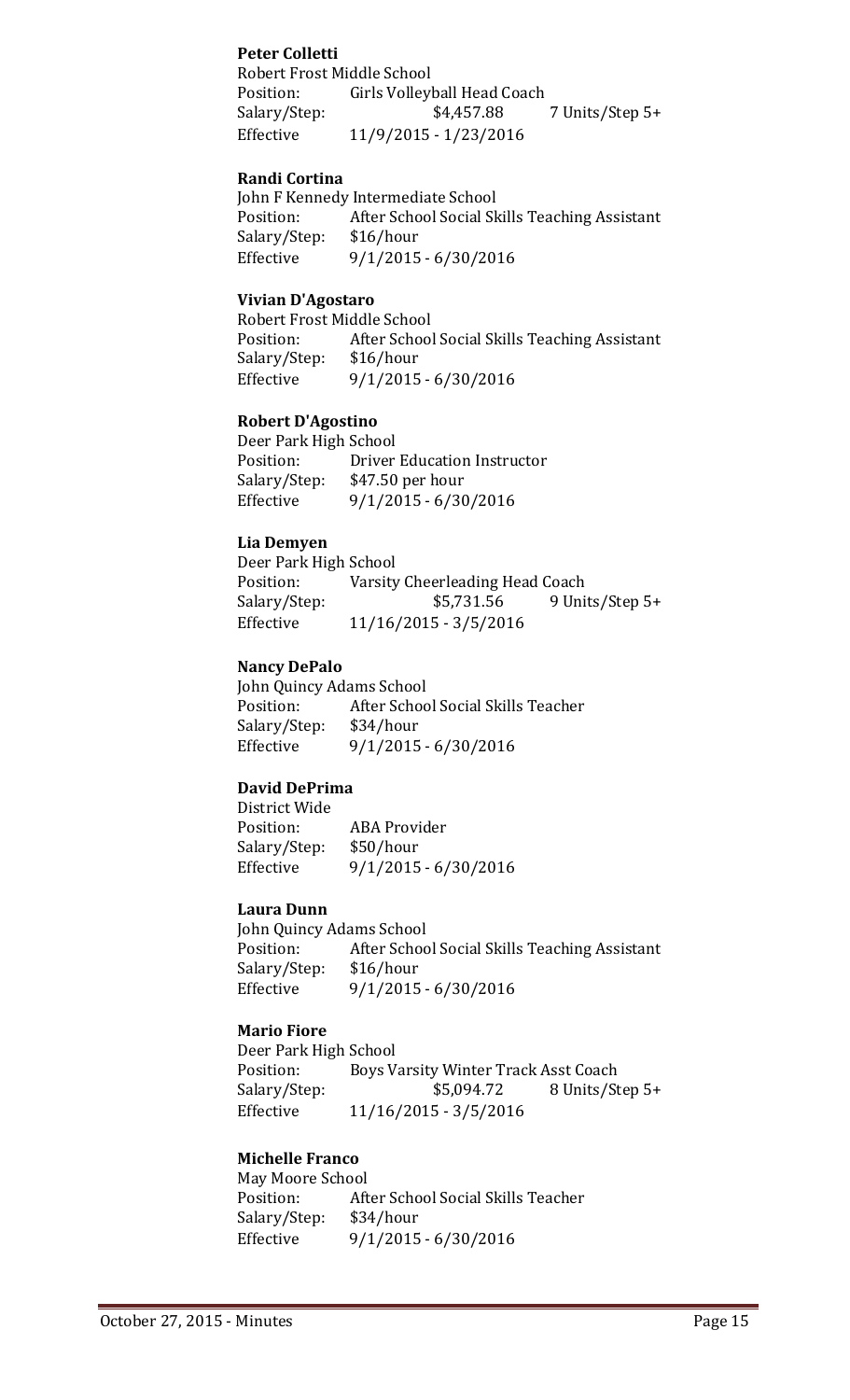#### **Lauren Funaro**

Robert Frost Middle School<br>Position: Cheerleadin Cheerleading Head Coach Salary/Step: \$3,184.20 5 Units/Step 5+ Effective 11/9/2015 - 1/23/2016

#### **Michael Gennaro**

Deer Park High School<br>Position: Girls V Position: Girls Varsity Basketball Head Coach<br>Salary/Step: \$7,323.66 11.5 Un 11.5 Units/Step  $5+$ Effective 11/16/2015 - 3/5/2016

#### **Matthew Gianelli**

Deer Park High School<br>Position: Boys J Position: Boys JV Basketball Head Coach<br>Salary/Step: \$5,094.72 8 U Salary/Step: \$5,094.72 8 Units/Step 5+<br>Effective 11/16/2015 - 3/5/2016 Effective 11/16/2015 - 3/5/2016

#### **Barbara Goemans**

May Moore School<br>Position: Aft After School Social Skills Teaching Assistant \$16/hour Salary/Step:<br>Effective  $9/1/2015 - 6/30/2016$ 

#### **Christine Hafner**

Deer Park High School<br>Position: Girls IV Position: Girls JV Basketball Head Coach<br>Salary/Step: \$3,928.56 8 U Salary/Step: \$3,928.56 8 Units/Step 3<br>Effective 11/16/2015 - 3/5/2016 Effective 11/16/2015 - 3/5/2016

#### **Adam Hovorka**

Deer Park High School<br>Position: Boys V Position: Boys Varsity Basketball Asst Coach<br>Salary/Step: \$5,094.72 8 Units Salary/Step: \$5,094.72 8 Units/Step 5+<br>Effective 11/16/2015 - 3/5/2016 Effective 11/16/2015 - 3/5/2016

#### **Craig Mangio**

Deer Park High School<br>Position: Boys V Position: Boys Varsity Swimming Head Coach<br>Salary/Step: \$7,005.24 11 Units Salary/Step: \$7,005.24 11 Units/Step 5+<br>Effective 11/16/2015 - 3/5/2016 Effective 11/16/2015 - 3/5/2016

#### **Kevin Marner**

Deer Park High School<br>Position: Girls Va Position: Girls Varsity Winter Track Asst Coach<br>Salary/Step: \$5,094.72 8 Units/St Salary/Step: \$5,094.72 8 Units/Step 5+<br>Effective 11/16/2015 - 3/5/2016 Effective 11/16/2015 - 3/5/2016

#### **John McCaffrey**

Deer Park High School<br>Position: Boys V Position: Boys Varsity Basketball Head Coach<br>Salary/Step: \$7,323.66 11.5 Un 11.5 Units/Step  $5+$ Effective 11/16/2015 - 3/5/2016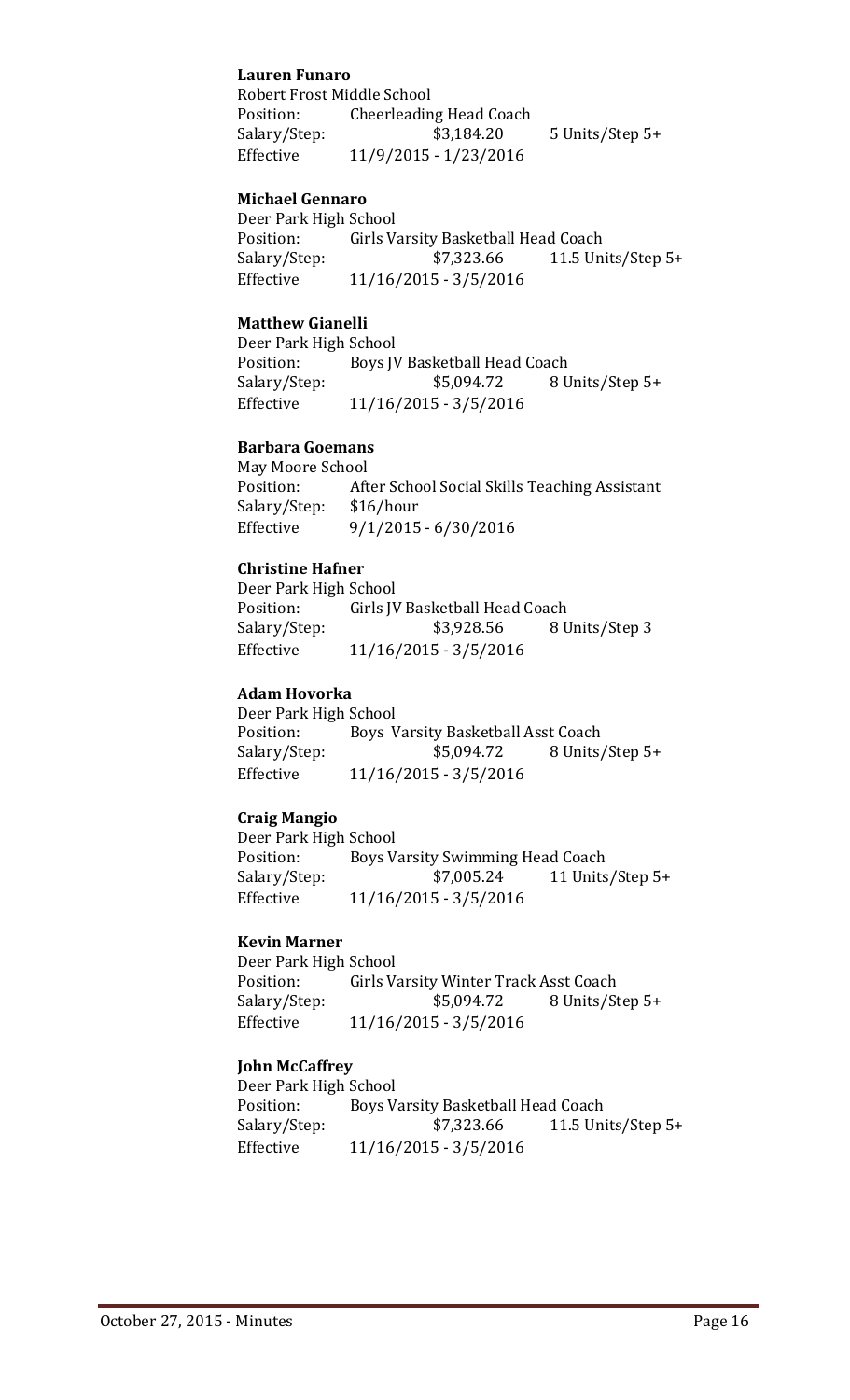#### **Kyle McCourt**

Deer Park High School<br>Position: Varsity Position: Varsity Bowling Head Coach<br>Salary/Step: \$3,437.49 7 Units/Step 3 Effective 11/16/2015 - 3/5/2016

#### **Michael McLaughlin**

Deer Park High School<br>Position: Varsity Position: Varsity Wrestling Head Coach<br>Salary/Step: \$7,642.08 12 12 Units/Step 5+ Effective 11/16/2015 - 3/5/2016

#### **Stephanie O'Connell**

Robert Frost Middle School<br>Position: After Schoo After School Social Skills Teacher<br>\$34/hour Salary/Step:<br>Effective  $9/1/2015 - 6/30/2016$ 

#### **Holly O'Donnell**

Deer Park High School<br>Position: Girls Va Position: Girls Varsity Basketball Asst Coach<br>Salary/Step: \$5,094.72 8 Units Salary/Step: \$5,094.72 8 Units/Step 5+<br>Effective 11/16/2015 - 3/5/2016 Effective 11/16/2015 - 3/5/2016

#### **Dina Peragine**

Deer Park High School<br>Position: Additic Position: Additional .4 Spanish Teacher<br>Salary/Step: \$104,946 M. MA75/Step 20 Effective 10/1/2015 - 10/23/2015 Temporary appointment (due to resignation of Y. Petroutsas) Salary prorated at \$3,148.38

#### **James Petti**

Deer Park High School<br>Position: Girls Va Position: Girls Varsity Winter Track Head Coach<br>Salary/Step: \$6,686.82 10.5 Units Salary/Step: \$6,686.82 10.5 Units/Step 5+<br>Effective 11/16/2015 - 3/5/2016 Effective 11/16/2015 - 3/5/2016

#### **Louise Rothman**

John F Kennedy Intermediate School<br>Position: After School Social Sk After School Social Skills Teaching Assistant \$16/hour Salary/Step:<br>Effective Effective 9/1/2015 - 6/30/2016

#### **Gregory Schollmeyer**

| Deer Park High School |                                |                  |
|-----------------------|--------------------------------|------------------|
| Position:             | <b>IV Wrestling Head Coach</b> |                  |
| Salary/Step:          | \$4,174.10                     | 8.5 Units/Step 3 |
| Effective             | $11/16/2015 - 3/5/2016$        |                  |

#### **Nicholas Sepe**

| Deer Park High School |                              |                 |
|-----------------------|------------------------------|-----------------|
| Position:             | Varsity Wrestling Asst Coach |                 |
| Salary/Step:          | \$5,094.72                   | 8 Units/Step 5+ |
| Effective             | $11/16/2015 - 3/5/2016$      |                 |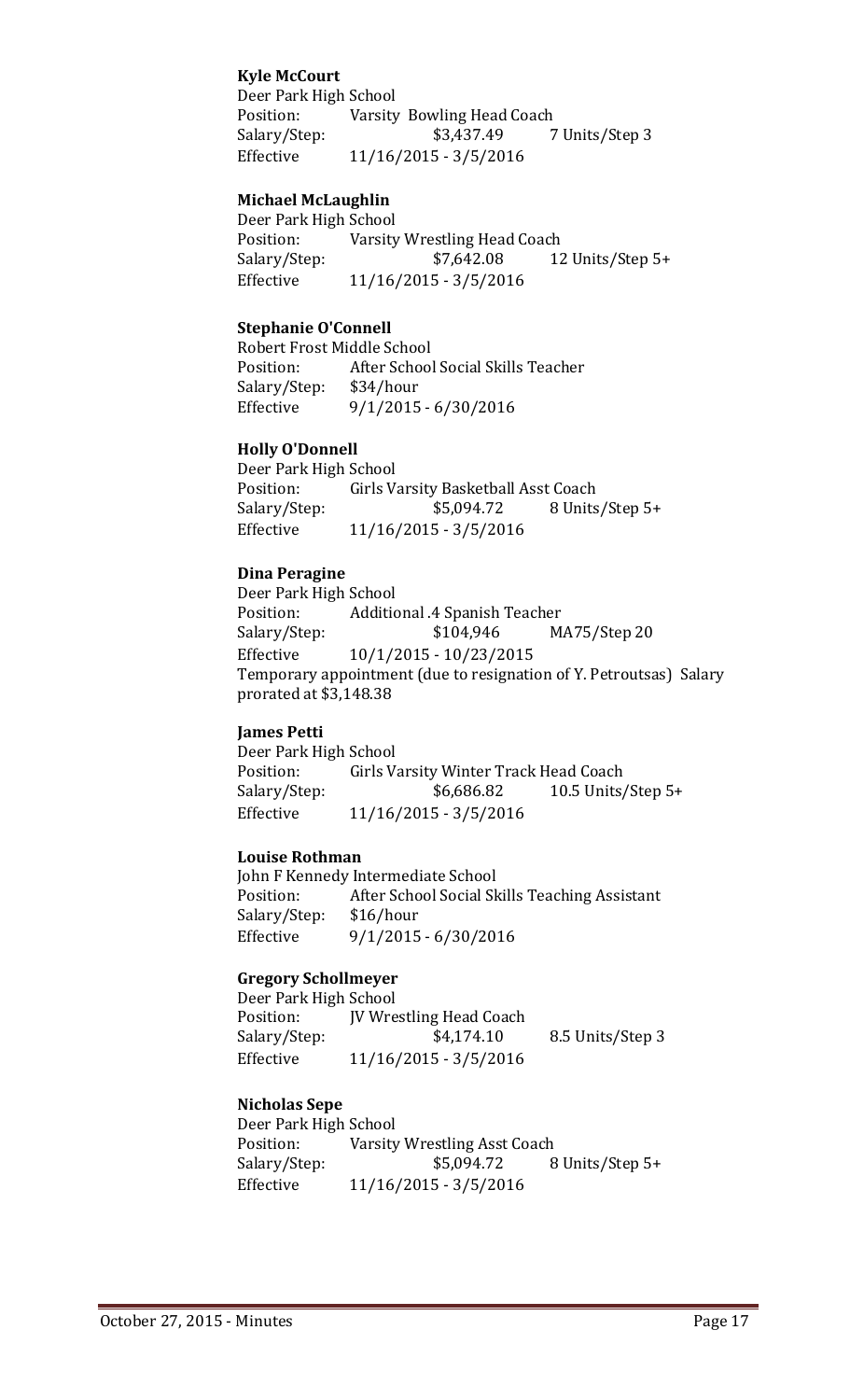#### **Amy Serr**

Deer Park High School<br>Position: **IV Chee** Position: JV Cheerleading Head Coach<br>Salary/Step: \$3,821.04 ( Salary/Step: \$3,821.04 6 Units/Step 5+<br>Effective 11/16/2015 - 3/5/2016 Effective 11/16/2015 - 3/5/2016

#### **Sandra Stueber**

Deer Park High School<br>Position: Co-Cur Position: Co-Curricular Yearbook Advisor<br>Salary/Step: \$4,419.63 Step Step 1/9 Units Effective 9/1/2015 - 6/30/2016

#### **Marie Tortorici**

John F Kennedy Intermediate School<br>Position: After School Social Sk After School Social Skills Teacher<br>\$34/hour Salary/Step:<br>Effective  $9/1/2015 - 6/30/2016$ 

#### **Brian Tower**

| Deer Park High School |                                  |                 |
|-----------------------|----------------------------------|-----------------|
| Position:             | Boys Varsity Swimming Asst Coach |                 |
| Salary/Step:          | \$5,094.72                       | 8 Units/Step 5+ |
| Effective             | $11/16/2015 - 3/5/2016$          |                 |

#### **SCHEDULE 15/BP-769 – SCHEDULES OF BILLS PAYABLE**

| General*        | #9          | 9/30/2015  |
|-----------------|-------------|------------|
| General*        | #15         | 10/31/2015 |
| Federal*        | # 8         | 10/31/2015 |
| School Lunch*   | #6          | 10/31/2015 |
| Trust & Agency* | #3          | 9/30/2015  |
| Capital*        | #4          | 10/31/2015 |
| <b>WORKERS'</b> | Daily Check |            |
| COMP.*          | Register    | 9/25/2015  |
| <b>WORKERS'</b> | Daily Check |            |
| COMP.*          | Register    | 9/30/2015  |
| <b>WORKERS'</b> | Daily Check |            |
| COMP.*          | Register    | 10/2/2015  |
| <b>WORKERS'</b> | Daily Check |            |
| COMP.*          | Register    | 10/6/2015  |
| General         | #17         | 10/31/2015 |
| Reserve         | # 15        | 10/31/2015 |
| Federal         | #9          | 10/31/2015 |
| School Lunch    | #7          | 10/31/2015 |
| Trust & Agency  | #4          | 10/31/2015 |
| Capital         | # 5         | 10/31/2015 |
| <b>WORKERS'</b> | Daily Check |            |
| COMP.           | Register    | 10/7/2015  |
| <b>WORKERS'</b> | Daily Check |            |
| COMP.           | Register    | 10/9/2015  |
| <b>WORKERS'</b> | Daily Check |            |
| COMP.           | Register    | 10/13/2015 |
| <b>WORKERS'</b> | Daily Check |            |
| COMP.           | Register    | 10/16/2015 |
|                 |             |            |

#### **SCHEDULE 15-E-390 – EXPLANATION OF BUDGETARY TRANSFERS**

EXPLANATION OF BUDGETARY TRANSFER: T6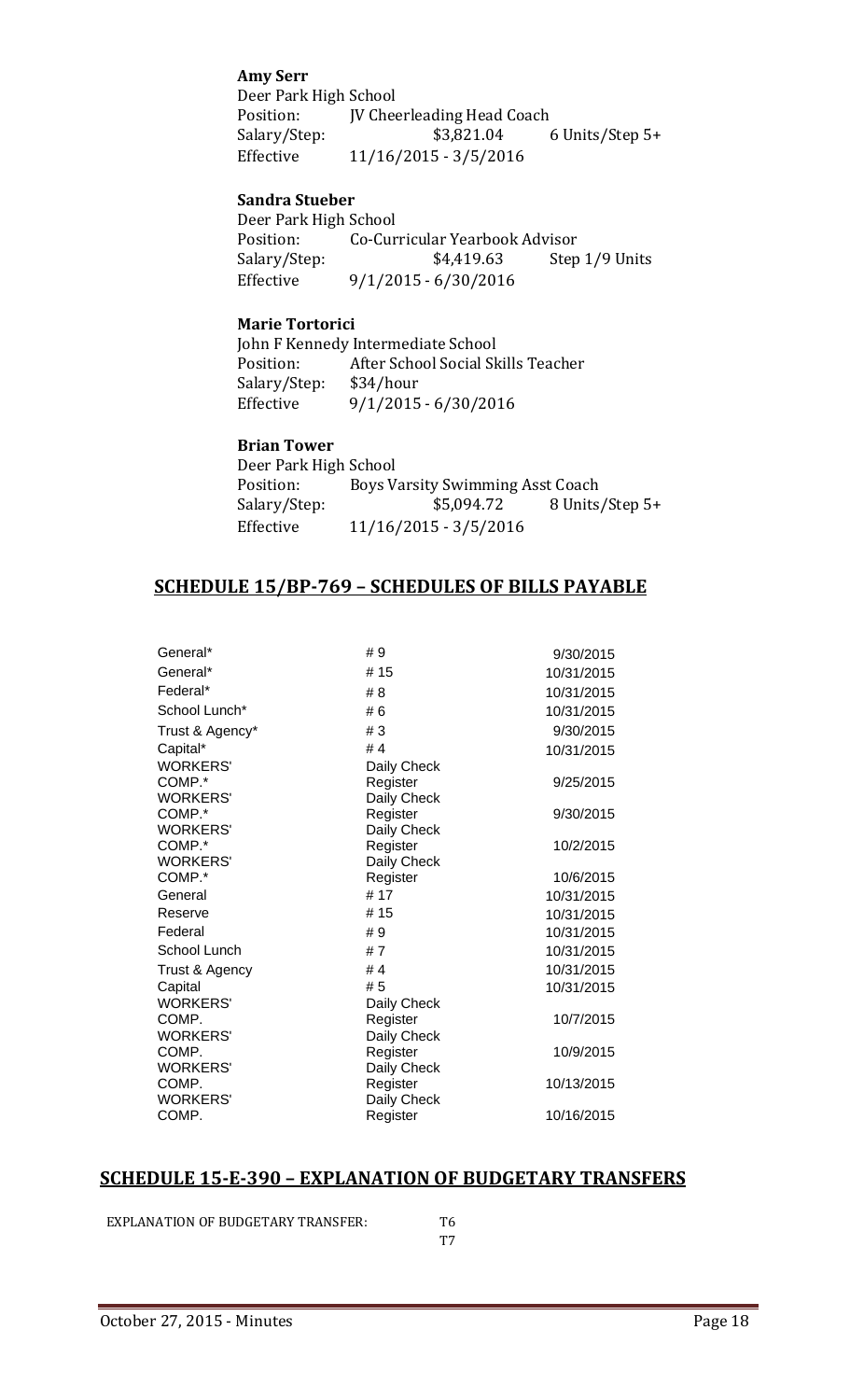#### **SCHEDULE 15-F-278 & 279 - CONTRACT REPORTS**

#### **SCHEDULE 10-H-15 – HOME TEACHING (regular & special)** (confidential)

#### **SCHEDULE 10-S-15 – SPECIAL TRANSPORTATION (regular & special)** (confidential)

**SCHEDULE 10-SE-15 – COMMITTEE RECOMMENDATIONS**  (confidential**)**

| <b>RECEIPT</b>   | Upon a motion by Ms. Gulli Grunseich, seconded by          |
|------------------|------------------------------------------------------------|
| OF               | Mr. Centamore, the Board of Education unanimously approved |
| <b>SCHEDULES</b> | the following Receipt of Schedules collectively:           |

#### **SCHEDULE 15-A-437 – TREASURER's REPORT**

| Statement of Revenues -   | General Fund -<br>Federal Fund -<br>School Lunch Fund | July/September<br>July/September<br>July/September |
|---------------------------|-------------------------------------------------------|----------------------------------------------------|
| <b>Treasurer's Report</b> | September                                             |                                                    |
| Cash Flow -               | July/September                                        |                                                    |
| Claims Audit<br>Report    | July 1, 2015 - September 30, 2015                     |                                                    |

#### **SCHEDULE 15-B-767 - APPROPRIATION BUDGET STATUS REPORT**

| <b>Appropriation Budget Status Report</b> | General Fund -<br>Capital Fund (Regular/Bond) -<br>School Lunch Fund<br>Federal Fund -                                                                                                                         | September<br>September<br>September<br>September |
|-------------------------------------------|----------------------------------------------------------------------------------------------------------------------------------------------------------------------------------------------------------------|--------------------------------------------------|
| Extra-Classroom Activities Funds          | High School -<br>Robert Frost -                                                                                                                                                                                | September<br>September                           |
| <b>Trial Balance</b><br>July/September    | General Fund<br>Workers' Comp. &<br>Unemployment<br>Federal Fund<br><b>Capital Projects</b><br>Capital Energy Cons. Proj.<br>Trust & Agency<br>Private Purpose Trust<br>Flexible Benefits<br>School Lunch Fund |                                                  |